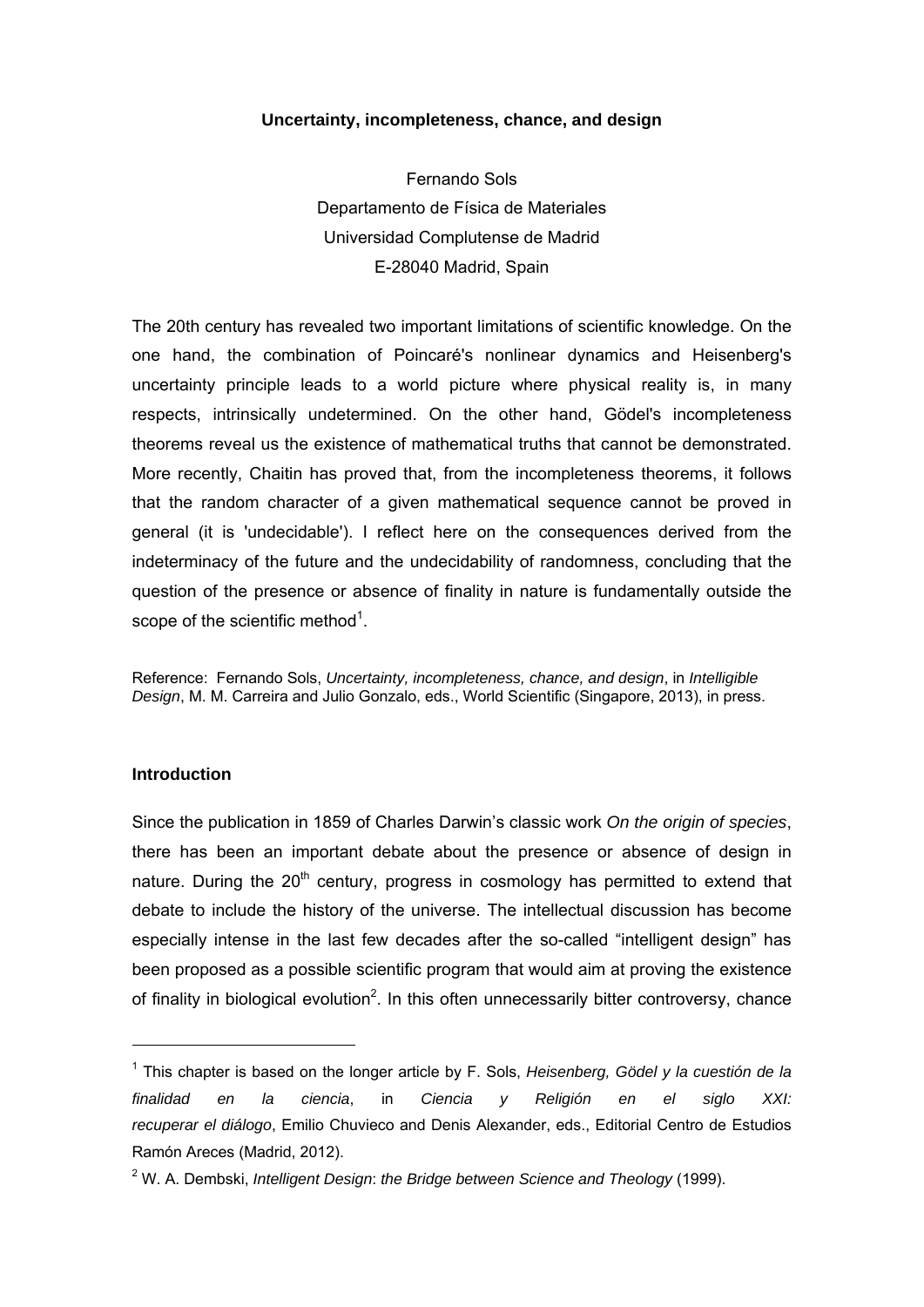plus natural selection on the one hand and intelligent design on the other hand, compete as possible driving mechanisms behind the progress of species. Chance, or randomness, is no doubt an essential concept in many fields of science, including not only evolution biology but also quantum physics and statistical physics. It is surprising however that, within the mentioned controversy, it has been barely noticed that, within mathematics, randomness cannot be proved. More precisely, Gregory Chaitin has proved that the random character of a mathematical sequence is, in general, undecidable, in the sense proposed by the mathematicians Kurt Gödel and Alan Turing<sup>3</sup>.

In this chapter we shall argue that Chaitin's work, combined with our current knowledge of quantum physics, leads us inevitably to the conclusion that the debate on the presence or absence of finality in nature is fundamentally outside the scope of the scientific method, although it may have philosophical interest. The argumentation will take us to review some decisive moments in the history of physics, mathematics, and philosophy of science. We will refer to Newton's physics, Poincaré's nonlinear dynamics, Heisenberg's uncertainty principle, the wave function collapse, Gödel's theorems, Turing's halting problem, Chaitin's algorithmic information theory, Monod's philosophy of biology, the intelligent design proposal, and Popper's falsifiability criterion.

The guiding theme of our argumentation will be the attempt to address a fundamental question that is as simple to formulate as difficult to respond: "What or who determines the future?" We hope that the reflections presented here will contribute to clarify the debate on finality, helping to distinguish between established scientific knowledge and the philosophical interpretation of that knowledge.

# **Practical indeterminacy in classical physics: Newton and Poincaré.**

In his monumental work *Philosophiae naturalis principia mathematica* (1687), Isaac Newton formulated the law of gravitation and the laws of classical mechanics that bear his name. The study of those laws with the tools of infinitesimal calculus, which he and Leibniz created, led to a deterministic world view in which the future of a dynamical system is completely determined by its initial conditions, more specifically, by the initial

<sup>3</sup> G. Chaitin, *Randomness and Mathematical Proof*, Sci. Am. 232, 47 (1975).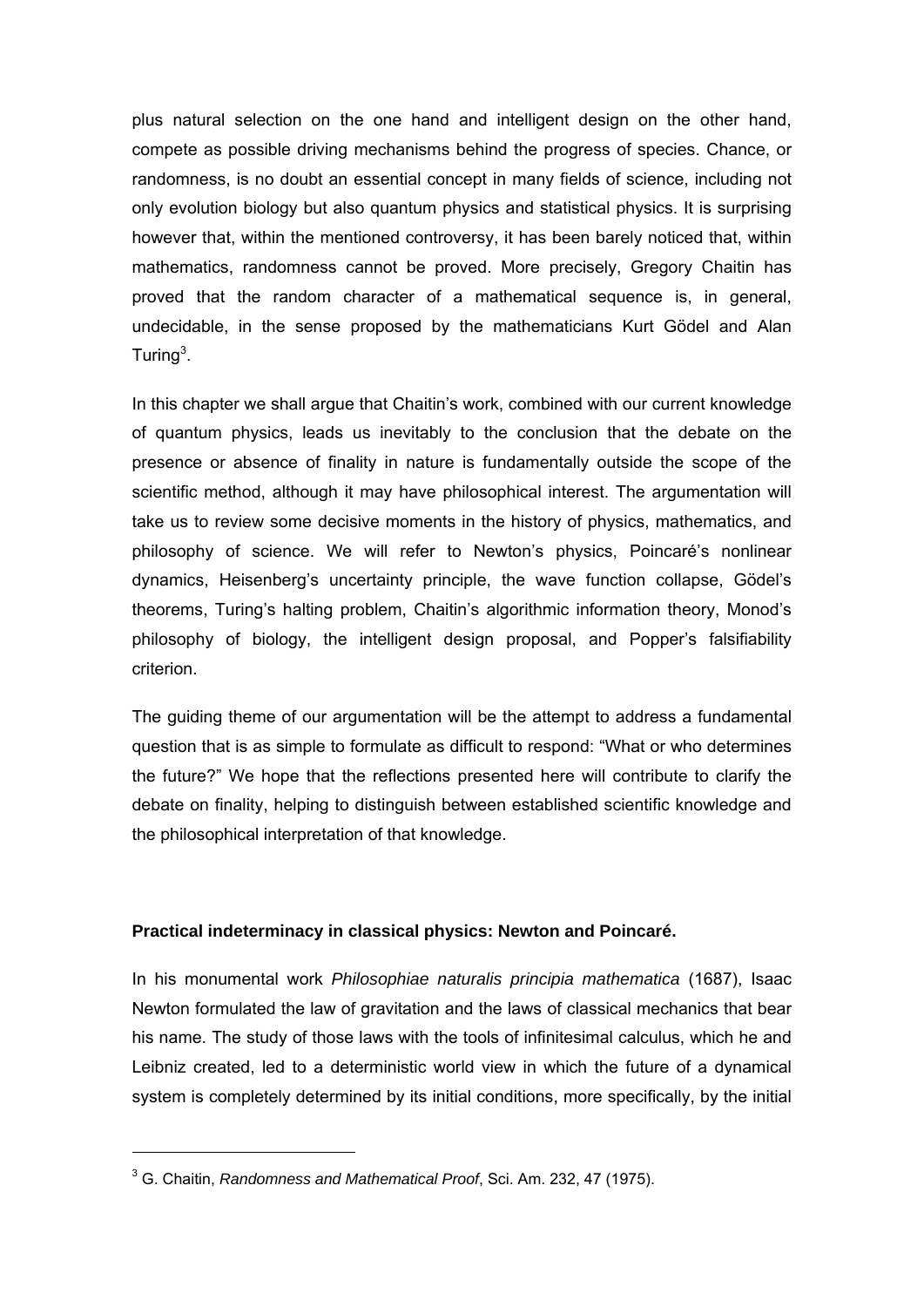values of the positions and linear momenta of the particles involved together with the relevant force laws.

This mechanistic picture of nature took strong roots, favored by the impressive success of Newton's mechanics in accounting for planet motion and ordinary life gravity. Despite not being confirmed by modern physics, determinism still enjoys some adherents.

In the late  $19<sup>th</sup>$  century, Henry Poincaré addressed the three-body problem and concluded that the evolution of such a dynamical system is in general chaotic, in the sense that small variations in the initial conditions lead to widely different trajectories at long times. The longer the time interval over which one wishes to predict the system's behavior with a given precision, the more accurate the knowledge of the initial conditions must be. Poincaré concluded that the appealing regularity of the two-body problem, exemplified by the motion of planets around the sun, is the exception rather than the rule. The vast majority of dynamical systems are chaotic, which means that the prediction of their long time behavior is, in practice, impossible. Thus we encounter practical indeterminacy in classical physics.

One could still claim that, even if ruled out for practical reasons, determinism could still survive as a fundamental concept. One could argue that the future of nature and the universe, including ourselves, are determined indeed but in such a way that in practice we can make reliable predictions only in the simplest cases. For practical purposes, this determinism could not be distinguished from the indeterminism in which we think we live. Below we argue that quantum mechanics rules out a deterministic world view on not only practical but also fundamental grounds.

# **Intrinsic indeterminacy in quantum physics: Heisenberg.**

During the first third of the 20th century, quantum mechanics was discovered and formulated. For the present discussion, we focus on a particular aspect of quantum mechanics: Heisenberg's uncertainty principle. It tells us that, due to its wave nature, a quantum particle cannot have its position and momentum simultaneously well defined. More specifically, if ∆x and ∆p are the uncertainties in position and linear momentum, respectively, then the following inequality must always hold:

 $\Delta x \Delta p \ge h / 4\pi$  (1)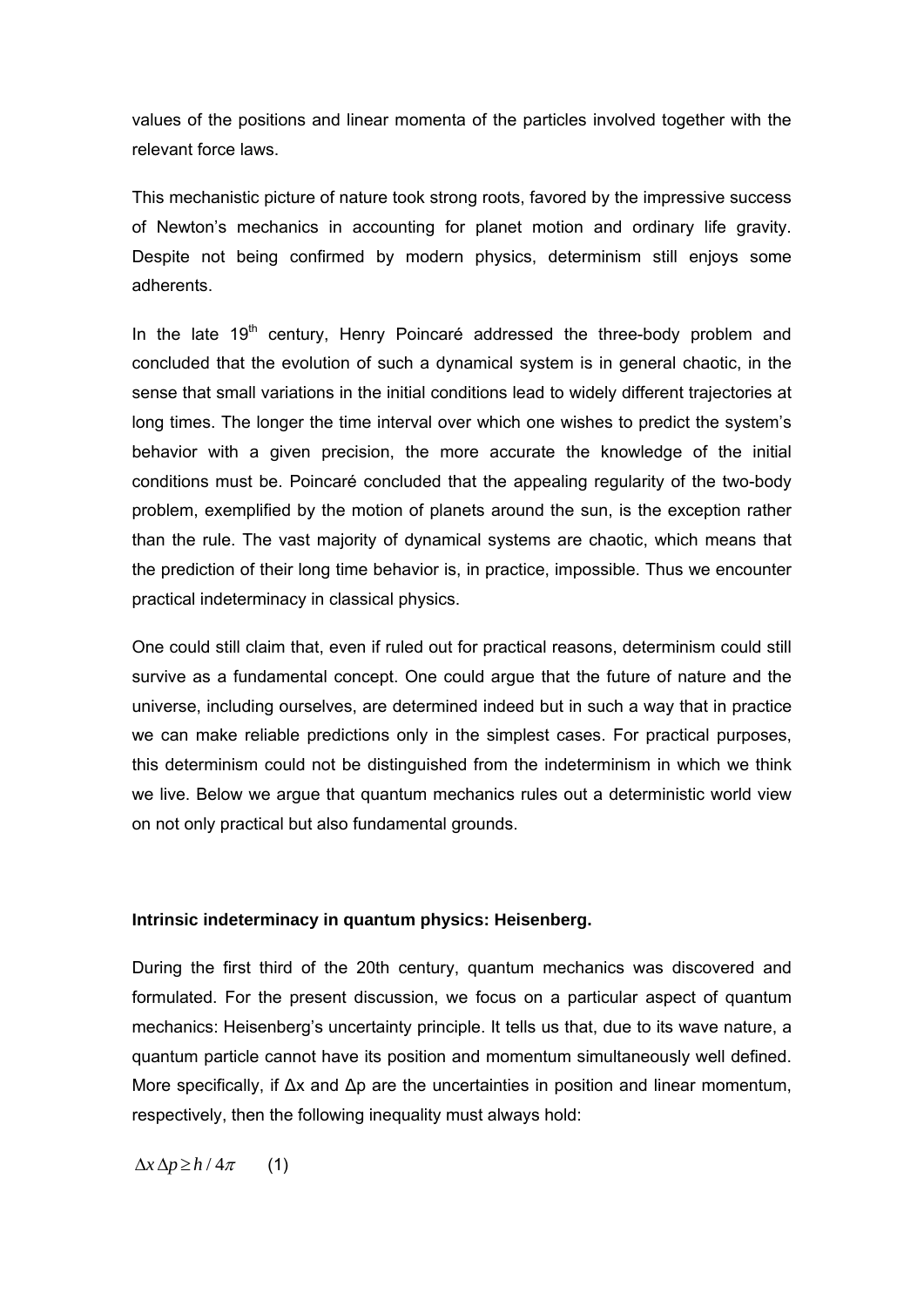where *h* is Planck's constant. If we combine Poincaré's nonlinear dynamics with Heisenberg's uncertainty principle, we conclude that, in order to predict an increasingly far future, a point will be reached where the required knowledge of the initial conditions must violate the uncertainty principle. The reason is that the condition  $\Delta x\rightarrow0$  and  $\Delta p\rightarrow0$ (necessary to predict the far future) is incompatible with the inequality (1). We thus reach the conclusion that, within the world view offered by modern quantum physics, the prediction of the far future is impossible, not only in a practical but also in a fundamental sense: the information on the long term behavior of a chaotic system is nowhere <sup>4</sup>. Noting that non-chaotic systems are rare and always an approximation to reality, we may conclude that the future is open<sup>5</sup>.

A remarkable example is Hyperion, an elongated moon of Saturn with an average diameter of 300 km and a mass of  $6 \times 10^{18}$  kg whose rotation is chaotic. Zurek has estimated that quantum mechanics forbids predictions on its rotation for times longer than 20 years<sup>6</sup>.

The deterministic view is still defended by the supporters of hidden variable theories. They claim that, below the apparent indeterminacy of quantum systems, there are some 'hidden variables' whose supposedly precise value would entirely determine the future. The experiments by Alain Aspect in the early 80s, as well as the numerous experiments on quantum information performed ever since, all inspired by the seminal work of John Bell, have ruled out the very important class of local hidden variable theories.

# **Uncertainty vs. indeterminacy**

 $\overline{a}$ 

The wave nature of quantum particles is reflected in the superposition principle, which states that, if A and B are possible states of a system, then a linear superposition of them such as e.g.  $C = A + B$  represents another possible state of that system (with some notable exceptions that will not be discussed here). On the other hand, a state A is said to be an eigenstate of an observable (physically measurable quantity) S if this

<sup>&</sup>lt;sup>4</sup> Rolf Landauer used to say that "information is physical". Without a physical support, there is no information. The latter emerges as the various possible future evolutions become specified.

<sup>5</sup> K. Popper, *The Open Universe: An Argument for Indeterminism* (1982).

<sup>&</sup>lt;sup>6</sup> W. H. Zurek, Decoherence, Chaos, Quantum-Classical Correspondence, and the Algorithmic *Arrow of Time*. Physica Scripta T76, 186 (1998).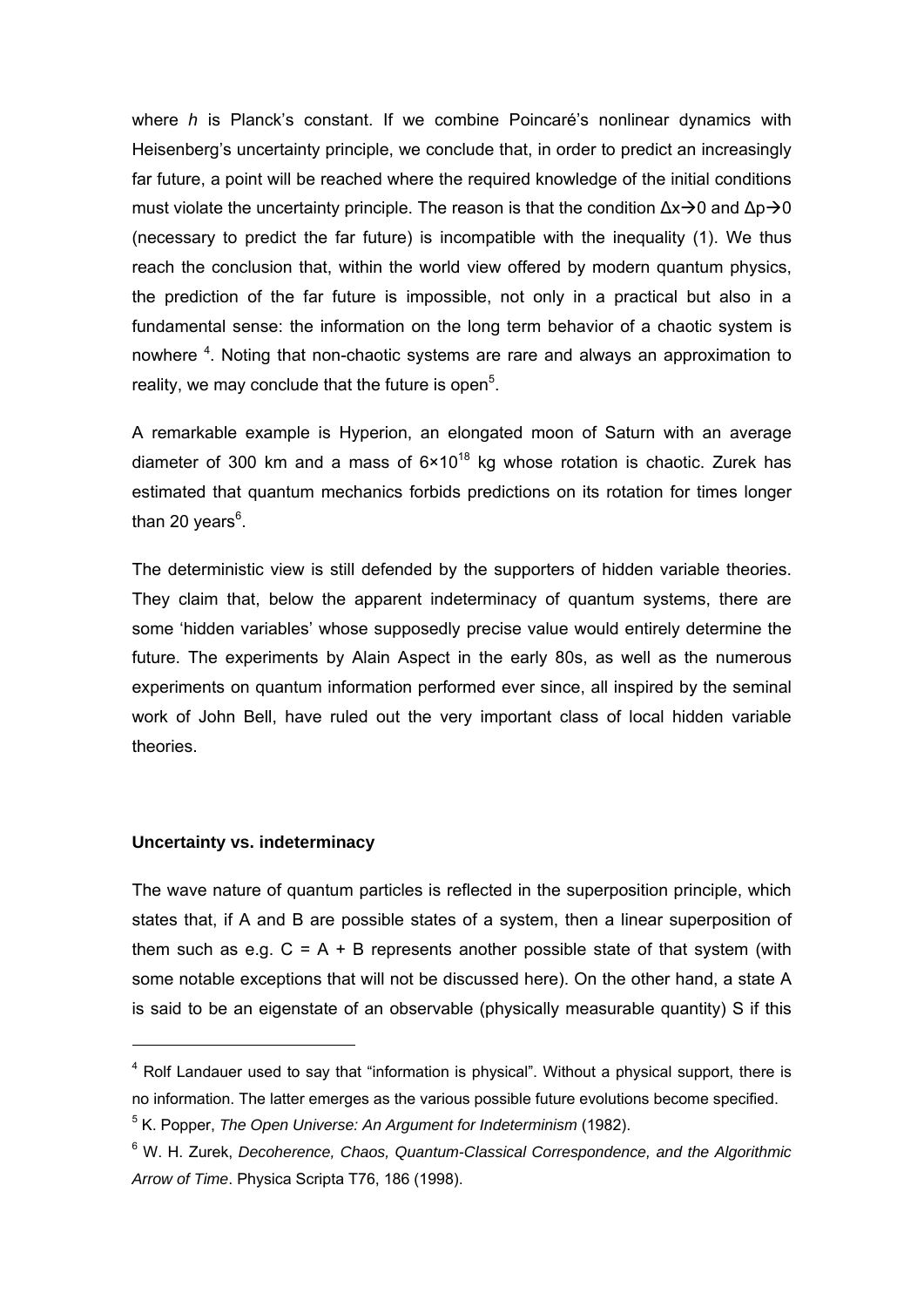observable has a well-defined value (without uncertainty) in A, for instance  $s_A$ . Similarly, let us assume that B is another eigenstate of S with eigenvalue  $s_B$  different from  $s_A$ . We say that the physical quantity S has no uncertainty in the states A or B taken separately. However, S is uncertain in the state C because it is a linear combination of two eigenstates of S (A and B) with different eigenvalues ( $s_A$  and  $s_B$ ).

In Schrödinger's wave mechanics, the state of a system evolves linearly in a deterministic way. So we can say that the uncertainty about S in the state C evolves deterministically. However, when we perform an ideal measurement of S, i.e., if we "ask" the system (prepared in state C) which value holds for the physical quantity S, then the "answer" (outcome of the measurement) can only cast one eigenvalue of S  $(s_A)$ or  $s_B$ ). Quantum mechanics can only predict the statistics of many measurements of the observable S performed on the system always prepared in state C. In a single experiment, we obtain either  $s_A$  or  $s_B$ . Then the measurement postulate (which must be added to Schrödinger's wave mechanics) tells us that, starting in state C before the measurement, the system is projected onto state A or B depending on whether the result of the measurement is  $s_A$  or  $s_B$ . This process is referred to as the "collapse of the wave function". So because of the initial uncertainty in the value of S, the final state of the system after one measurement is undetermined.

In summary, the indeterminacy of the future results from the combined effect of the initial uncertainty about an observable in a given state and the collapse of the wave function when a measurement of that observable is made on the system. The evolution of a chaotic system coupled to an environment can be roughly viewed as a succession of quantum measurements, each one with a random outcome.

### **What or who determines the future?**

-

We have already noted that quantum physics offers a world view in which the future is not entirely determined. This indeterminacy is not practical but fundamental. It permits us to think that our experience of free will may be real instead of merely subjective. If the outcome of a quantum process is undetermined, there is no fundamental reason to deny that possibility in some neural events which may be a macroscopic amplification of microscopic processes where quantum indeterminacy plays an essential role<sup>7</sup>.

 $7$  The neurobiologist John C. Eccles (1963 Nobel Prize in Medicine) identified a neural process that might underlie an act of free choice [J. C. Eccles, *Evolution of consciousness*, Proc. Natl.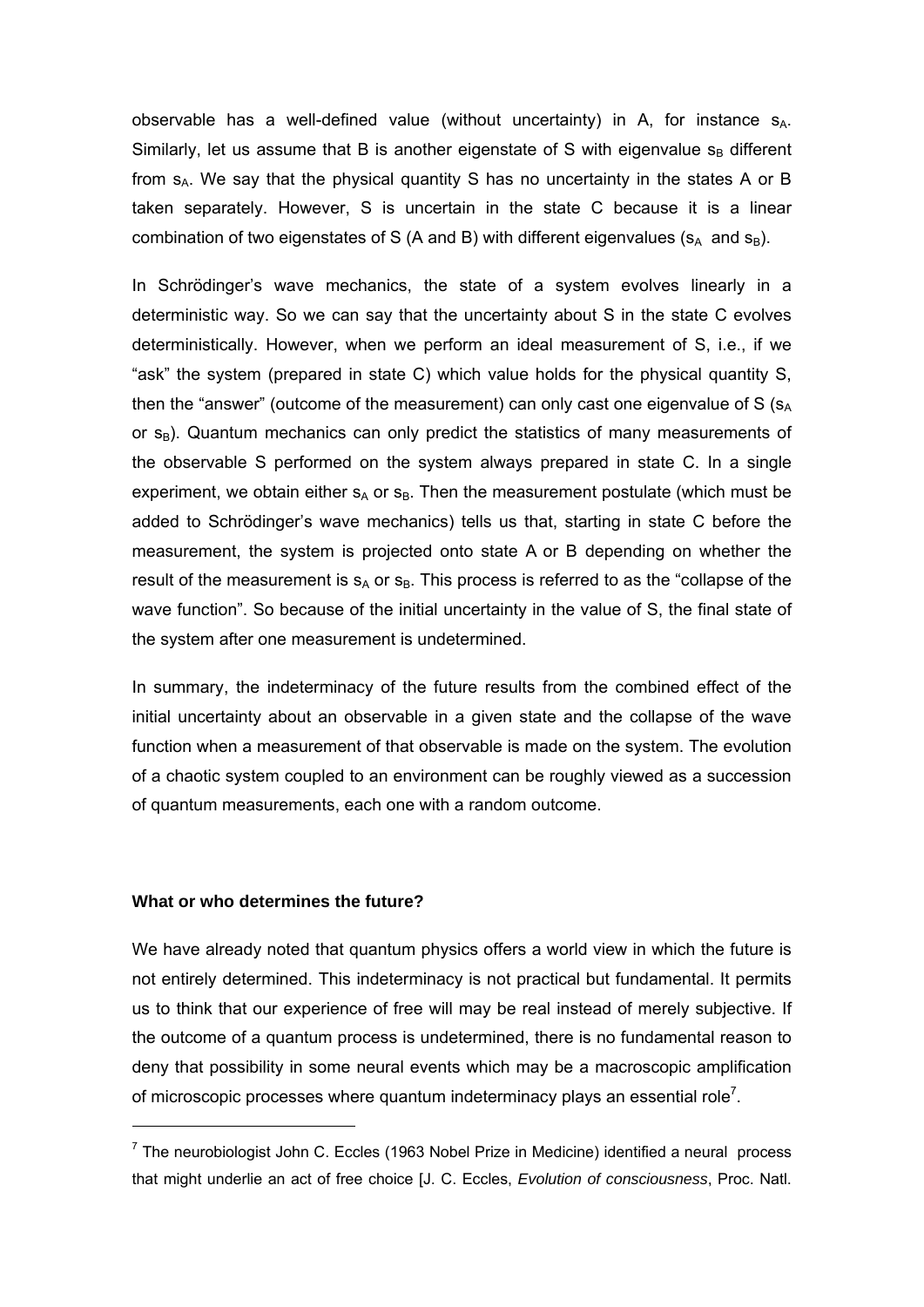We proceed with our attempt to answer the question which gives title to this section: "What or who determines the future?" We have ruled out the determinism of the initial conditions. We may invoke some type of design (or finality) that would condition the evolution of a system to the achievement of a previously desired goal.

There is a type of design, which we shall label here as 'internal', that is not particularly controversial. Except for recalcitrant determinists, everybody agrees that there are engineers who design cars and architects who conceive buildings. Even a tidy teenager's room suggests the action of a designer who has ordered it. However, the consensus about internal design does not settle the question because many natural phenomena are not directly induced by a human being.

There is another type of design, which may be called 'external', that is polemic because it suggests the idea of transcendence. If internal design reflects the free action of human beings, external design would reflect what in the theological language would be called the action of divine providence, by which we mean the influence of God on the world without manifestly altering its laws. The picture of an undetermined world leaves room for –but of course does not prove– the existence of freedom and providence. Free will may act through *a priori* undetermined quantum processes which are likely to take place in our brain (see previous section).

The possible physical support for the action of providence is more difficult to delimit, probably because it is more general. However, the ubiquity of chaotic macroscopic systems, ranging from meteorology to the history of the solar system and the fluctuations of the primitive universe, strongly suggests that the long term indeterminacy of those systems is ultimately of a quantum nature and thus intrinsically open to a variety of evolutions. Returning to the example of Hyperion, if we try to predict the detailed rotation of that Saturn satellite in a century from now, we quickly realize that a wealth of drastically different evolutions is possible, all being compatible with the laws of physics and with the most detailed knowledge we may have of its present motion state. As noted before, the reason is that a detailed prediction of

Acad. Sci. USA **89**, 7320 (1992); F. Beck, J. C. Eccles, *Quantum aspects of brain activity and the role of consciousness*, Proc. Natl. Acad. Sci. USA **89**, 11357 (1992)]. Other neuroscientists question the reality of objectively free choice [K. Koch, K. Hepp, *Quantum mechanics in the brain*, Nature 440, 611 (2006); K. Smith, *Taking aim at free will*, Nature 477, 23 (2011)]. In regard to the work by Koch and Hepp, we wish to point out that there is much more in quantum mechanics than just quantum computation.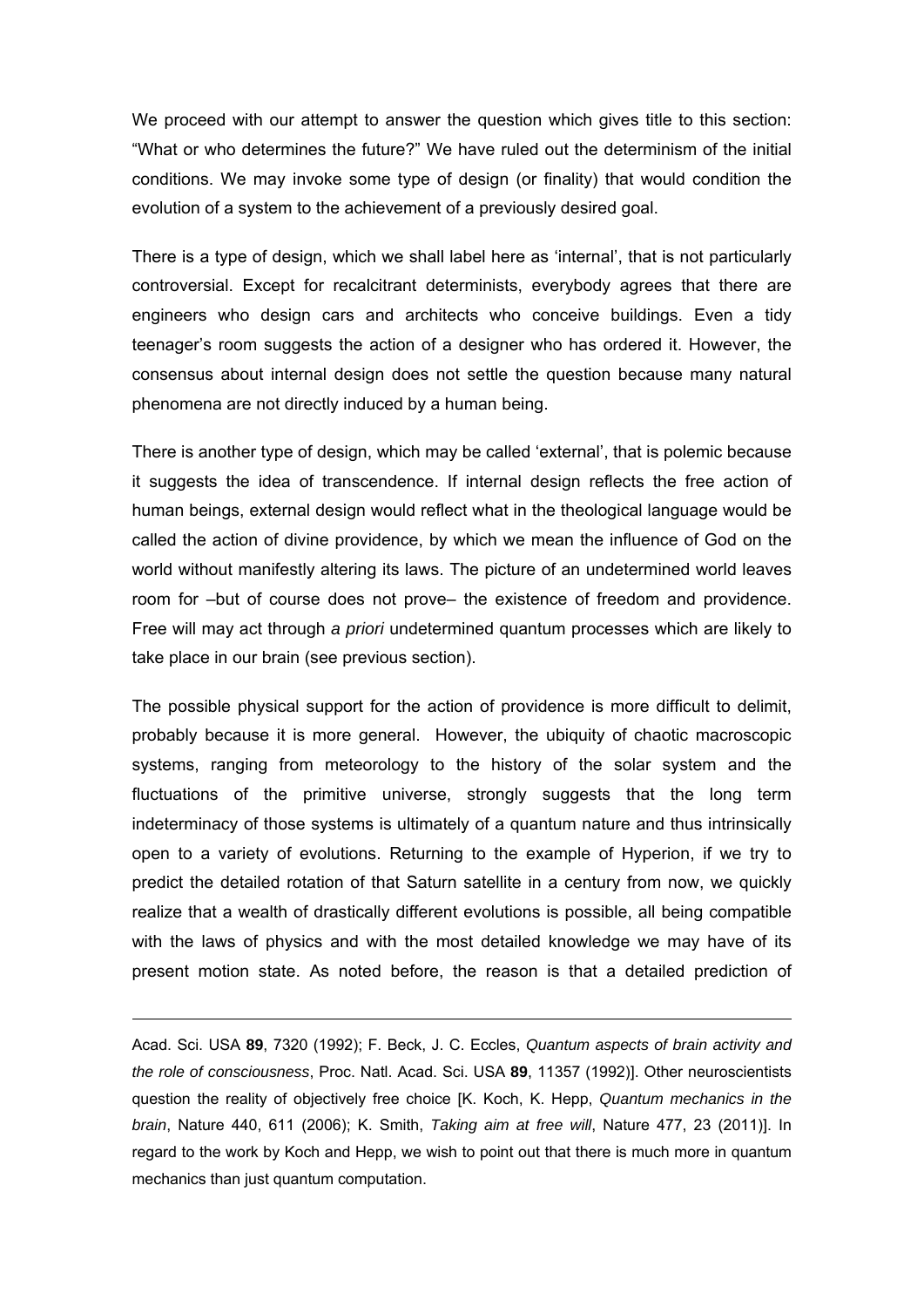Hyperion's rotation in one century from now would require so precise a knowledge of its present state of motion that, even for a system of  $10^{18}$  kg, it would have to violate Heisenberg's uncertainty principle. The information on the long term rotation of Hyperion is nowhere because it has no possible physical support.

Within the context of evolution biology, the concept of 'intelligent design' has been proposed in the last few decades. Its existence would be necessary to explain the emergence of complex biological structures that would be very unlikely *a priori*. Intelligent design is not very different from the external design we have mentioned above. The problem with the intelligent design program is that it is presented as a scientific program despite the fact that, as will be argued later, the questions about finality in nature lie outside the scope of the scientific method. Intelligent design may be an interesting philosophical or theological proposal, but not a scientific one. We will argue that the same can be said about the absence of design.

To explain the apparently unpredictable behavior of complex systems, especially in the context of biological evolution, the concept of *chance* (or *randomness*) is often invoked. Chance can be understood here as indeterminacy without design. Randomness is a ubiquitous concept not only in evolution theory but also in quantum and statistical physics. Quantum mechanics is successful in predicting the statistical outcome of experiments provided that these are performed on identically prepared systems. This requirement cannot be satisfied in biological history or in our personal lives. Quantum mechanics has little predictive power on experiments of uncertain outcome that can be run only once.

Thus, randomness is a useful concept when one studies the statistical behavior of many processes each of which carries some indeterminacy. The problem with randomness is that, as we shall see, it can never be confidently ascribed to any sequence of properly quantified events. The reason is fundamental because it is a consequence of Gödel's theorems, perhaps the most important result in the history of knowledge.

In the coming sections we try to understand the meaning and the epistemological consequences of the impossibility of proving randomness.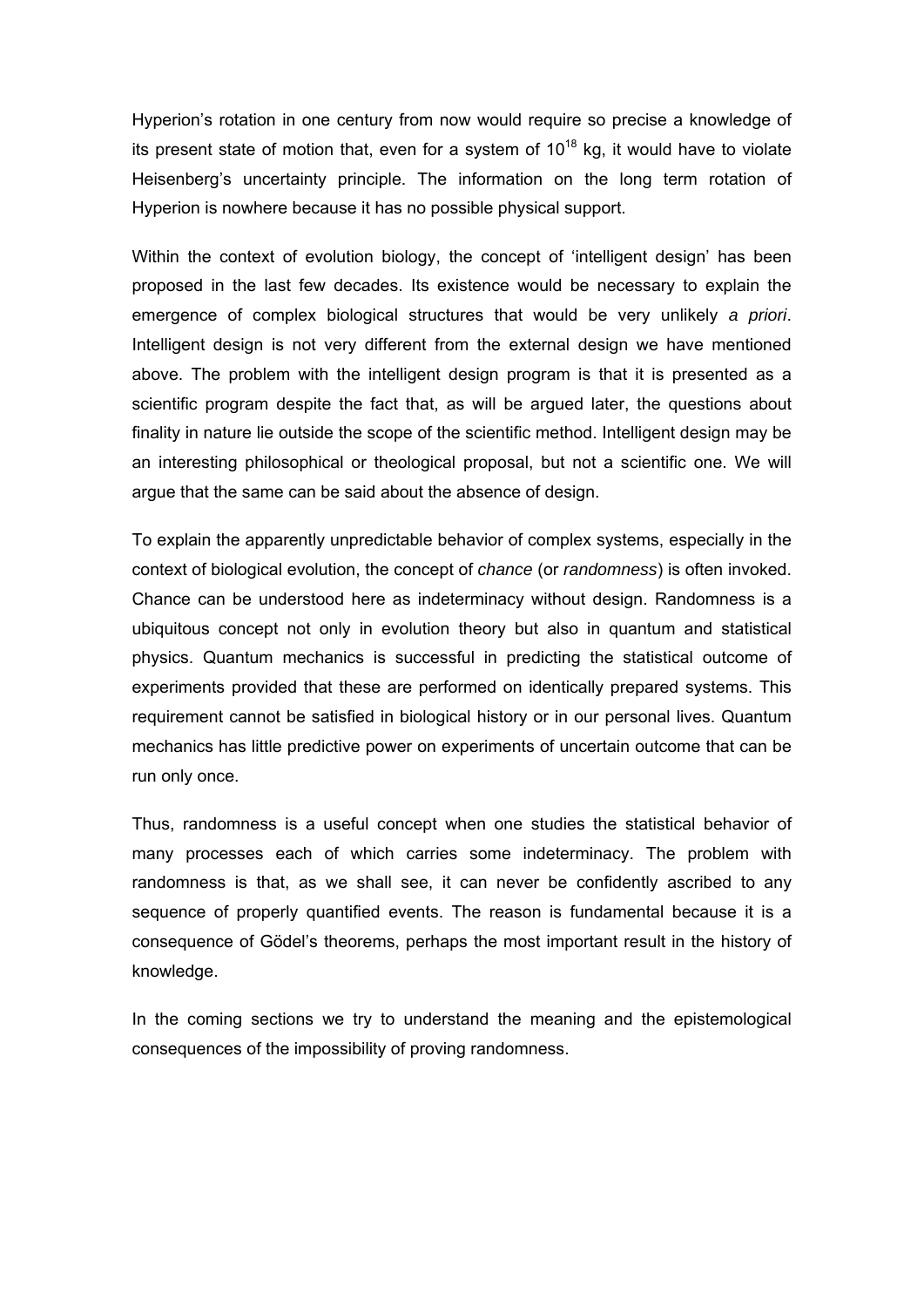### **Gödel's theorems**

In the 1920s, David Hilbert proposed a research program whose goal would be to prove, for (axiomatic) arithmetic and set theory, the following statements: (i) It should be possible to prove the consistency of the axioms, i.e., that they do not lead to contradictions. (ii) It should be possible to prove their completeness, i.e., that all theorems are derivable from the axioms. (iii) It should be possible to prove their decidability, i.e., that there is a general algorithm such that, when applied to any meaningful formula, would stop at some moment with only two possible outcomes, "yes" if the formula can be inferred from the axioms and "no" if it cannot.

The young Austrian mathematician Kurt Gödel tackled the problem and found that Hilbert's expectations where fulfilled for first-order logic. However, when he confronted the case of axiomatic arithmetic and set theory, he found a negative result, to the surprise and deception of many. Specifically, for Peano arithmetic Gödel proved: (i) It is incomplete, i.e., there is at least one formula such that neither the formula itself nor its negation can be derived from the axioms. (ii) The consistency of the theory cannot be derived from the axioms of the theory. (iii) The theory is undecidable, i.e., there is no general algorithm to decide whether a meaningful formula is derivable or not from the axioms of the theory.

These surprising negative results demolished Hilbert's expectations, according to which mathematics would be akin to a mechanical game where, from a finite set of axioms and logical rules, and with sufficient patience and skill (or with the help of a modern computer) all theorems could eventually be proved, and where an algorithm would exist which would tell us whether a meaningful formula is derivable form the axioms. The dream of mathematical certainty and of the systematic exploration of mathematical truths was vanishing forever. Our conception of mathematics becomes not so different from our conception of a physical theory. If a physical theory postulates universal laws with the hope that no experiments will be found that refute it, mathematics postulates a set of axioms with the hope that they will not lead to contradictions.

The English mathematician Alan Turing put Gödel's undecidability on a more tangible ground. Well before computers had been invented, he conceived a mathematical program as a sequence of zeros and ones such that, when fed with an input (itself a sequence of 0 and 1), it would yield an output that would also be expressed as a series of 0 and 1. This ideal concept of universal computer is referred to as Turing's machine.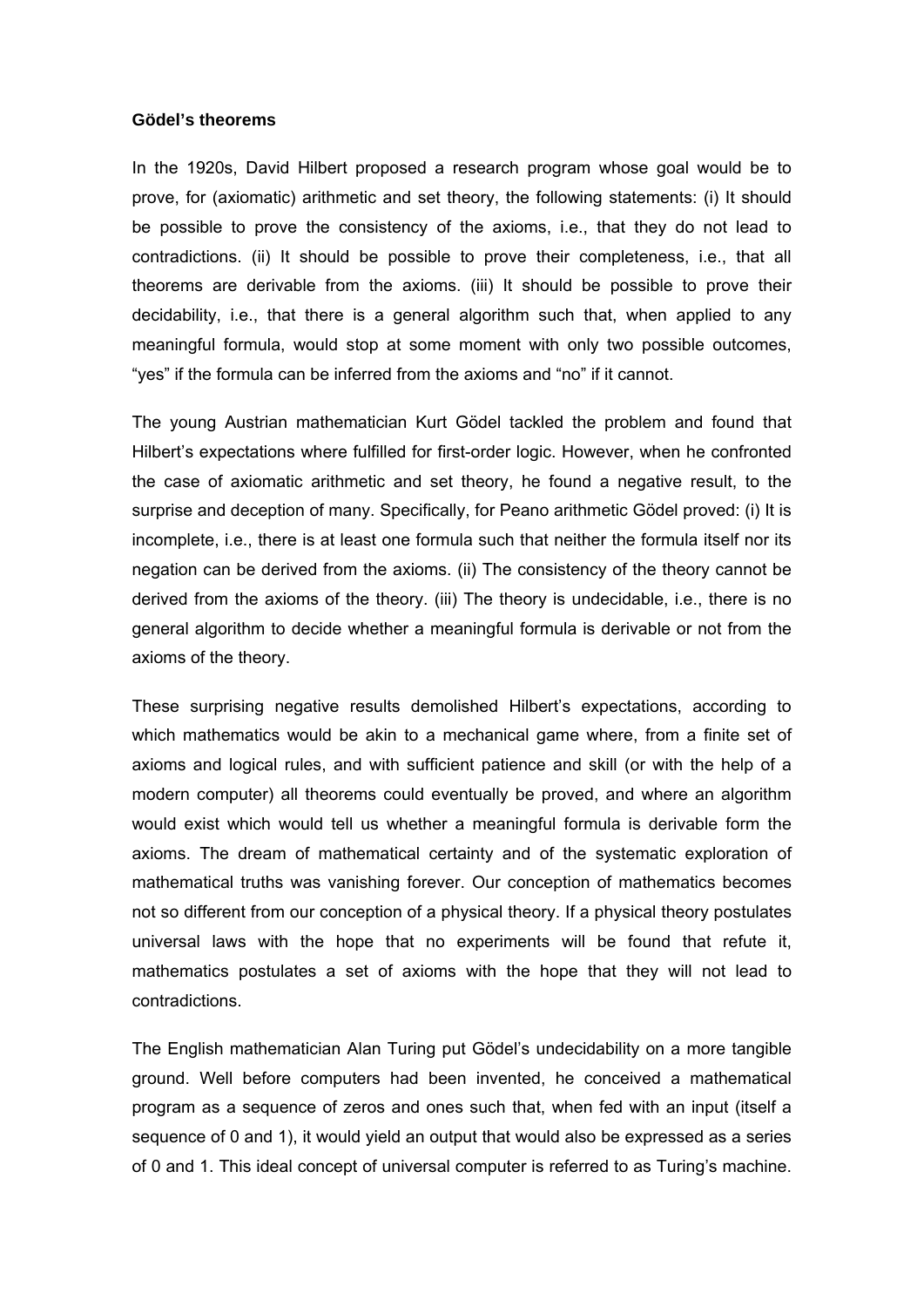Turing proved that no algorithm exists such that, when applied to an arbitrary selfcontained program (which includes the input), always stops and yields one of two possible answers: 1 if the self-contained program stops, and 0 if it does not. That is, Turing proved that the question of whether or not a program goes to a halt is undecidable. In short, 'the halting problem' is undecidable.

Since the work of Turing, other classes of problems have been identified as undecidable. In some cases, the undecidability is suspected but has not been proved. An important example of undecidable problem is that of asserting the random character of a mathematical sequence.

### **Randomness**

 $\overline{a}$ 

Chance is a concept that, in a vague form, has been invoked since remote times. It is used by the ancient Greeks, especially Aristotle, and even in the Bible. Chance can be understood as indeterminacy without design. Randomness is practically a synonym of chance. The term 'chance' has a dynamic connotation and is used more often in the context of history and biology; 'randomness' has a more static meaning and is preferentially used in physics and mathematics. For many practical purposes, the two terms can be taken as synonymous, since the inability to predict the future is directly related to the absence of a clear pattern in the (conveniently quantified) past events. However, they are not always equivalent. For instance, as a result of chance, it is possible, with a low probability, to generate a non-random sequence<sup>8</sup>.

The Argentine-American mathematician Gregory Chaitin has given a static but probably more fundamental definition of randomness that applies to mathematical sequences<sup>9</sup>, which is not an important limitation if one is aiming at a quantitative description of nature. It is simpler to define the absence of randomness. A mathematical sequence (made, for instance, of zeros and ones) is not random if it can be compressed, i.e., if there is a shorter sequence that, when applied to a Turing machine, yields the longer sequence. Then one says that the shorter sequence

<sup>8</sup> For a detailed discussion, see [A. Eagle, *Randomness is unpredictability*. British Journal for the Philosophy of Science, 56 (4), 749–790 (2005)] and [A. Eagle, "Chance versus Randomness", *The Stanford Encyclopedia of Philosophy (Spring 2012 Edition)*, Edward N. Zalta (ed.), URL = http://plato.stanford.edu/archives/spr2012/entries/chance-randomness/].

<sup>9</sup> G. Chaitin, *Meta Math! The Quest for Omega.* Vintage Books (New York, 2005).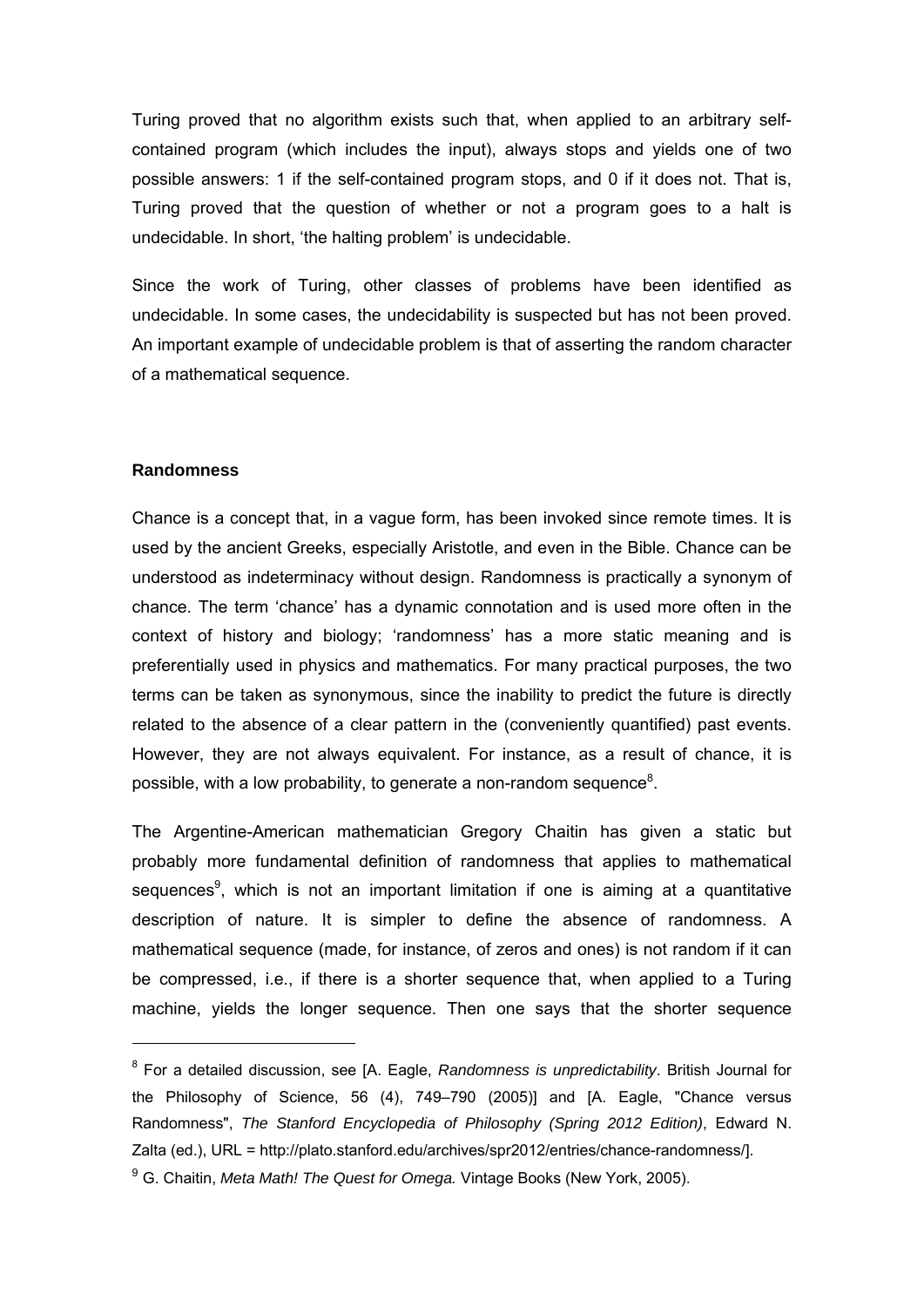contains the longer sequence in a compressed form. A long sequence is said to be random if it cannot be compressed, i.e. if no shorter sequence exists that determines it.

A canonical example of non-random sequence is, for instance, the first million digits of the number  $\pi$  (up to 10<sup>13</sup> digits of  $\pi$  are known). Despite its apparent random character, that sequence is not random because a program can be written, of length much shorter than one million digits, which yields number  $\pi$  as the outcome.

Chaitin has proved that the question of whether or not a long number sequence is random, is undecidable, in the sense of Gödel and Turing. No algorithm exists that, when applied to an arbitrary sequence, goes to a halt casting an answer 'yes' or 'no' to the question of whether that sequence is random.

The consequence is that, even if chance or randomness is a useful –even necessary– hypothesis in many contexts, it cannot be ascribed with total certainty to any mathematical sequence and therefore to any physical or biological process. This consideration may not have practical implications, but it has indeed important epistemological consequences. To the extent that chance is understood as indeterminacy without design, it can never be legitimate to present the absence of design as a scientific conclusion. Randomness can be a reasonable working hypothesis, a defensible philosophical proposal, but it cannot be presented as an established scientific fact when questions of principle are being debated such as the presence or absence of design in nature.

### **Popper's falsifiability criterion**

In his work *Logik der Forschung* (1934), the philosopher of science Karl Popper proposed that the demarcation line to distinguish genuinely scientific theories from those which are not, is the possibility of being *falsifiable*, that is, the possibility of conceiving an experiment among whose possible results there is *a priori* at least one that would contradict the prediction of the theory. This means that a theory containing universal statements cannot be verified (as an infinite number of verifying experiments would have to be made) but can be falsified (as a single, properly confirmed experiment is sufficient to refute the theory). Within this picture, all scientific theories are provisional in principle. However, when a theory correctly explains and predicts thousands of experimental facts after decades of collective scientific work, we can practically view it as a correct description of nature. This is the case e.g. of atomic and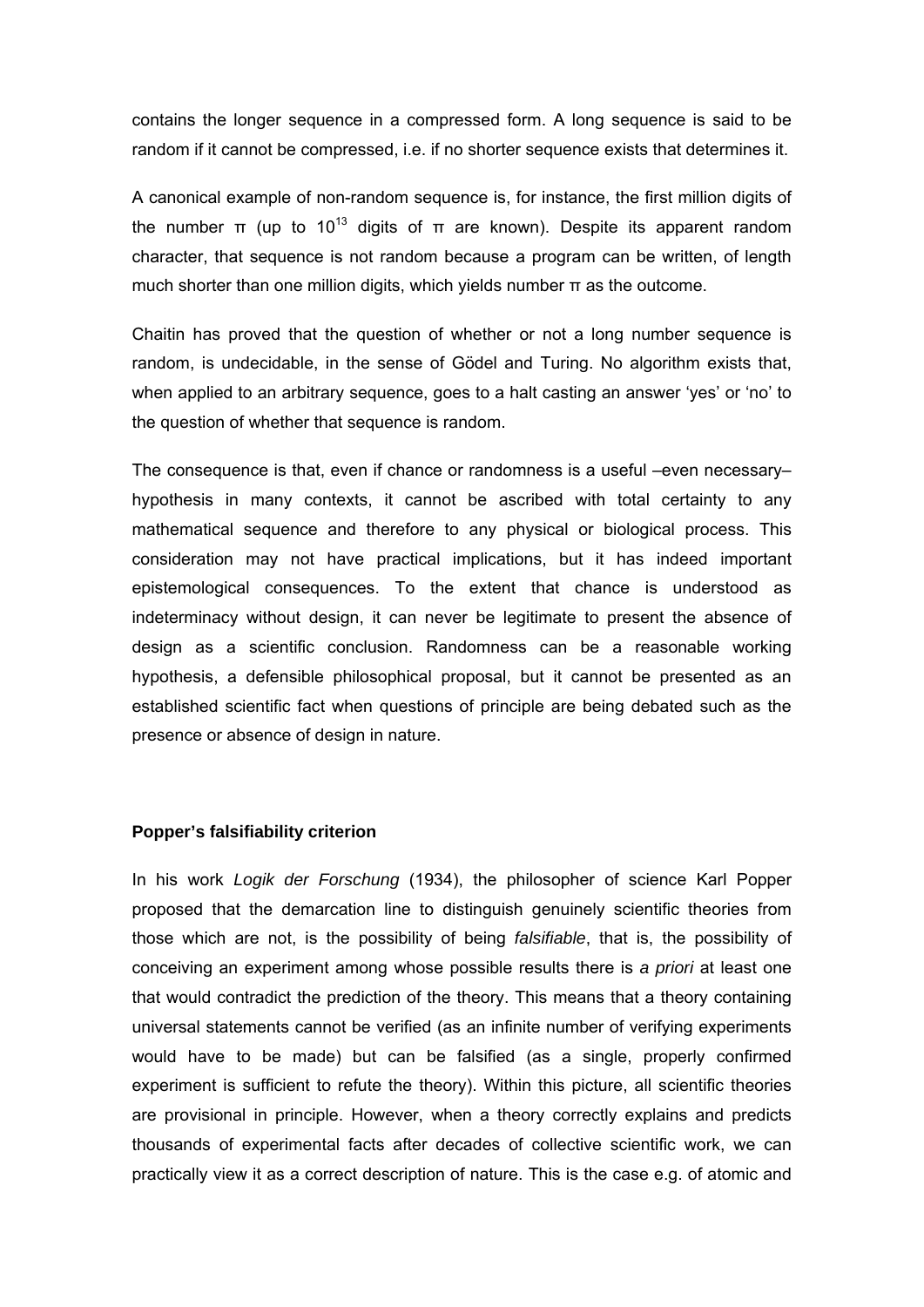quantum theories. They started as bold proposals in the early  $19<sup>th</sup>$  and  $20<sup>th</sup>$  centuries, respectively, and nowadays we are as certain about them as we are about the spherical shape of the Earth.

The universal statements that compose a scientific theory are proposed from the empirical verification of many particular (or singular) statements, following an inductive process. Those singular statements must express legitimate certainties, in what refers both to the validity of the mathematical language employed and to the claim that they correctly describe reality. If the observation is made that planets follow elliptic trajectories around the sun, one is implicitly assuming that, within a certain level of approximation, one is entitled to associate a set of empirical points with the mathematical concept of ellipse.

It is this latter requirement, namely, that a set of numbers can be associated with a mathematical object, what cannot be satisfied when a supposedly universal statement invokes randomness. As noted above, the reason is that randomness cannot be ascribed with certainty to any mathematical sequence. And here we cannot invoke the qualification 'within a certain level of approximation', since an apparently random sequence like the first million digits of  $\pi$  is in fact radically non-random.

This observation is compatible with the fact that, for many practical purposes, the first million digits of π can be taken as random. However the above described limitation is important when we refer to laws that invoke randomness with a pretension of universality, especially if the link to randomness is used to draw metaphysical conclusions (such as the absence of design in nature), and even more particularly if those philosophical proposals are presented as part of the established scientific knowledge. All this is reconcilable with the fact that randomness is a useful –even essential– hypothesis in many scientific contexts. However, chance is not a scientific datum that can be used to reach philosophical conclusions.

# **Chance in the interpretation of evolution biology**

The scientific evidence in favor of the historical continuity and the genetic relationship among the diverse biological species is overwhelming, comparable to the confidence we have on the atomic theory<sup>10</sup>. However, for reasons we have already anticipated, the

<sup>10</sup> F. J. Ayala, *Darwin and Intelligent Design* (2006).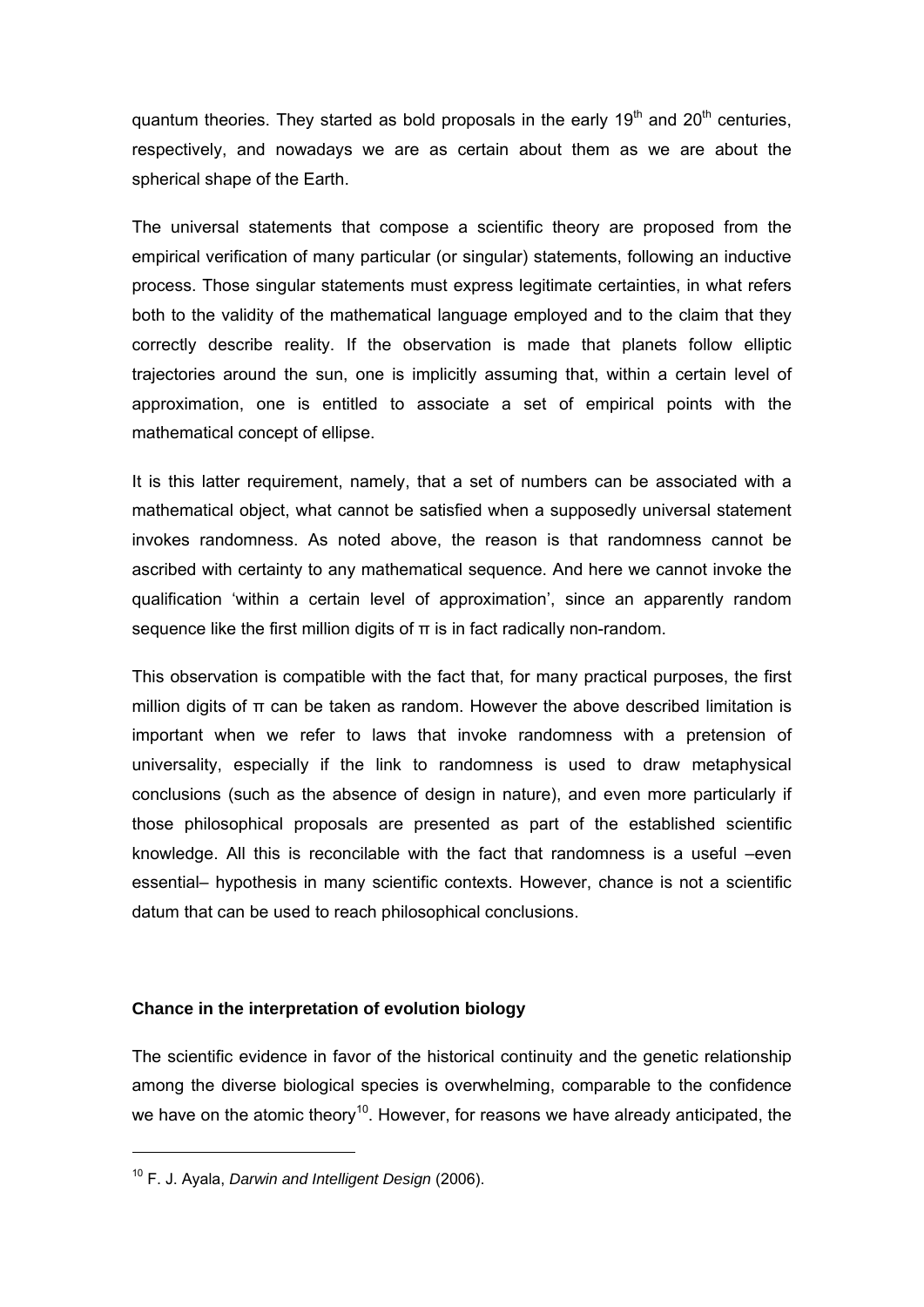same cannot be said of an ingredient that is often included in the description of evolution biology. The problem is not methodological, since, as already noted, chance or randomness is a useful working hypothesis in many fields of science. The problem appears when the concept of chance is considered sufficiently established to take it to the domain of principles, where philosophical ideas are debated.

In his influential work *Le hasard et la necessité (Essai sur la philosophie naturelle de la biologie moderne)* (1970), the French biologist and Nobel laureate Jacques Monod contrasts chance and natural selection as the two driving mechanisms of evolution. Chance is indeterministic; natural selection is deterministic. He identifies chance with indeterminism without a project, but never defines chance in a quantitative form, except for some occasional reference to its possible quantum origin, which does not solve the mathematical problem. The lack of a precise definition does not seem to deter Monod from invoking chance as an essential concept. He presents it as the only possible source of genetic mutations and of all novelty in the biosphere, and then states that chance is the only hypothesis compatible with experience. As I may seem to exaggerate, I reproduce a quote below. After describing some genetic mutations, Monod writes $11$ :

"...[mutations] constitute the *only* possible source of modifications in the genetic text, itself the *sole* repository of the organism's hereditary structures, it necessarily follows that chance *alone* is at the source of every innovation, of all creation in the biosphere. Pure chance, absolutely free but blind, at the very root of the stupendous edifice of evolution: this central concept of modern biology is no longer one among other possible or even conceivable hypotheses. It is today the sole conceivable hypothesis, the only one that squares with observed and tested fact. And nothing warrants the supposition — or the hope — that on this score our position is likely ever to be revised."

One may understand that professor Monod was not aware of Chaitin's work on the fundamental non-demonstrability of randomness, which first appeared in the 1960s but seems not to have reached the biologists yet. However, it is more difficult to understand why he apparently ignored two ideas: (i) the old intuition (previous to Chaitin's work) that chance is, if not impossible, at least difficult to prove; and (ii) Popper's falsifiability criterion, knowing that it is difficult to conceive an experiment or observation that yields, as an unequivocal outcome, the absence of chance (at least,

 $11$  The emphases are by Monod.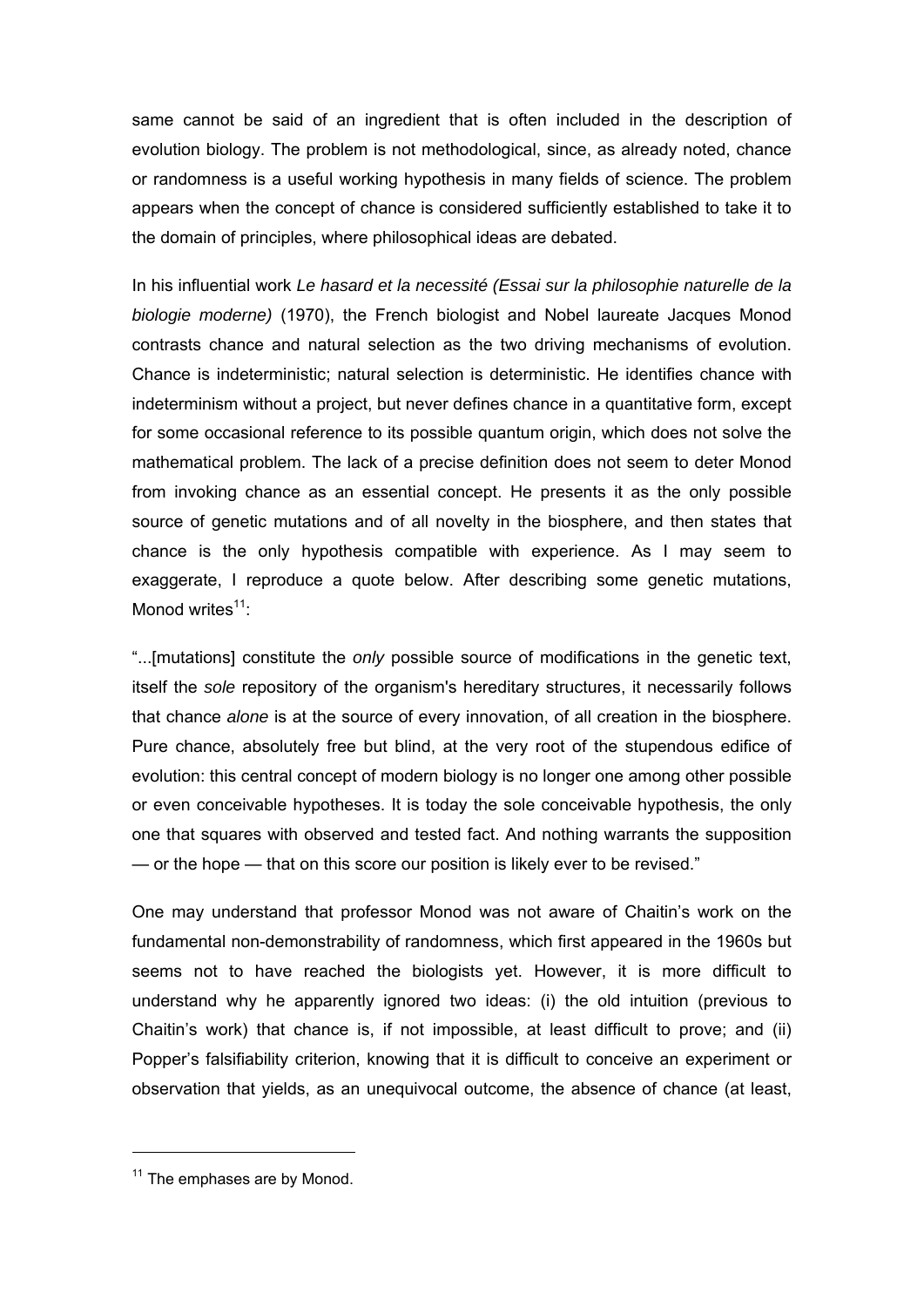Monod was not proposing one); that is, knowing that the chance hypothesis is nonrefutable.

### **Design and chance lie outside the scope of the scientific method**

While discussing the relation between Chaitin's work on randomness and the debate on finality, Hans-Christian Reichel made the following observation $12$ :

"Is evolution of life *random* or is it based on some law? The only answer which mathematics is prepared to give hast just been indicated: the hypothesis of *randomness* is *unprovable* in principle, and conversely the *teleological* thesis is *irrefutable* in principle."

This logical conclusion may be viewed as a virtue of design theories, since they cannot be refuted. However, it may also be viewed as a weakness, since, according to Popper's criterion, a theory which is *fundamentally irrefutable* cannot be scientific.

We thus reach the conclusion that, due the impossibility of verifying randomness in any particular sequence of (conveniently quantified) events, finality cannot be refuted as a general law. This intuitive conclusion is rooted in Gödel's theorems.

Analogously, we may wonder whether design cannot be verified for a particular sequence of events, or equivalently, whether the chance hypothesis is irrefutable. To prove these two equivalent statements, we may seem to lack a fundamental theorem of the type invoked in the previous paragraph. However, the weakness of the chance assumption is not so much that it is *practically irrefutable* when invoked as an ingredient of a general law, but rather that it is *fundamentally unverifiable* when ascribed to any singular event properly characterized by a mathematical sequence. Popper's falsifiability criterion emphasizes that, in order to be considered scientific, a universal statement should be amenable to refutation by the hypothetical observation of a singular event that contradicted the general proposal. However, such a criterion gives for granted that the general law can at least be verified in a finite number of singular cases which provide the seed for induction. This latter requirement cannot be

<sup>12</sup> H. C. Reichel (1997). *How can or should the recent developments in mathematics influence the philosophy of mathematics?*, in *Mathematical Undecidability, Quantum Nonlocality and the Question of the Existence of God*, A. Driessen and A. Suarez, eds., Kluwer Academic Publishers (Dordrecht, 1997). Emphases are by Reichel.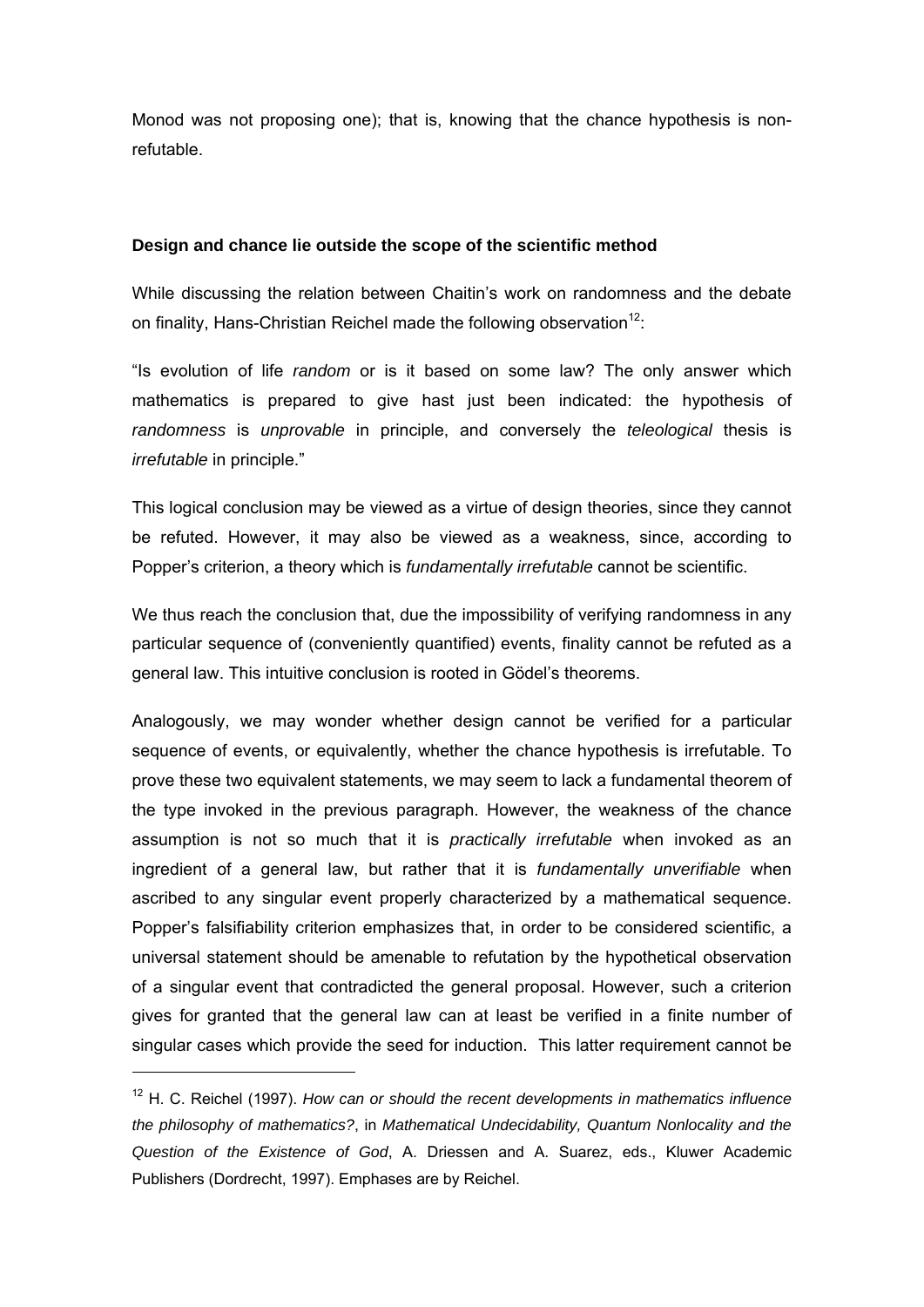satisfied by the chance hypothesis, for fundamental reasons rooted in Gödel's theorems.

In brief, Chaitin's work on the undecidability of randomness leads us to conclude that the design hypothesis is irrefutable as a general law while the chance hypothesis is unverifiable in any particular case. Both types of assumptions lie therefore outside the reach of the scientific method.

A similar conclusion may be reached following some intuitive reasoning not necessarily rooted in fundamental theorems. To that end, we imagine a debate between two scientists who are also philosophers. Albert is in favor of chance; Beatrice favors design. They are shown two sequences describing two different natural processes. The first one seems random; the second one displays some clear non-random patterns.

They discuss the first sequence, unaware of Chaitin's work on Gödel and Turing. Albert claims that the sequence is obviously random, since it shows no clear pattern. Beatrice responds saying that the sequence is designed, although not manifestly so. She claims that the designer has wished to give the sequence an appearance of randomness. They don't reach an agreement.

Had they been informed about Chaitin's work, the debate would not have been very different. Albert would have continued to claim that the first sequence is random but admitting that he cannot prove it. Alice would have insisted on the ability of the designer to simulate randomness and quite pleased would have noted that the random character of the sequence was unprovable in any case. No agreement would have been reached.

Now they discuss the second sequence. Beatrice claims that, quite obviously, it has been designed, since it shows some clear patterns. Albert counters that the sequence is random, noting that, with a nonzero probability, a randomly generated sequence may happen to show some repetitive patterns. He goes on to point out that, given the physical content of the processes described by the second sequence, those patterns have been necessary for the existence of the two debaters. If the sequence had not shown those regularities, none of them would be there to argue about it. Thus, says Albert, the non-random character of the second sequence should not be surprising, as it is a necessary condition for the very existence of him and Beatrice. Again, they don't reach an agreement.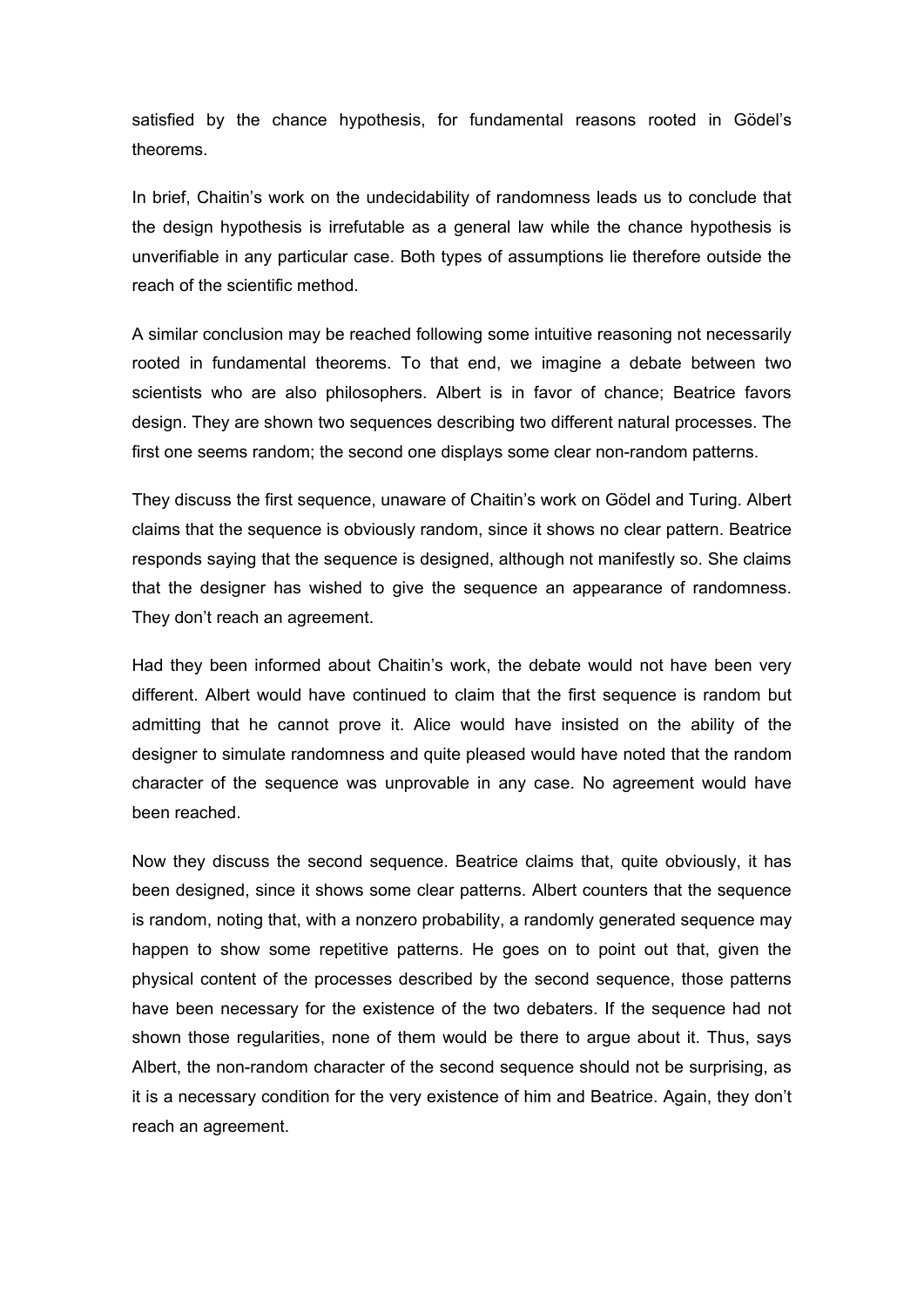The two philosophical contenders are unable to reach an agreement and no experiment seems to exist that can settle the question. The debate we have just described is obviously a caricature of a real discussion. However, it is easy to find in it reasoning patterns that are frequently heard in debates about the presence or absence of design in natural processes, whether biological or cosmological. When there is a strong philosophical motivation to maintain an interpretation, there is always an argument to defend it in front of the experimental appearance. It is naturally so, because in the debate about finality no decisive experiment or observation can be conceived.

It is interesting to note that the existence of design is non-controversial in other contexts. Nobody questions the existence of design in an airplane, although strictly speaking it is not more provable or less refutable than in the case of biological evolution. There is no experiment that casts as a result that the airplane has been designed. The difference is that we have an experience of design in ordinary life; we know that there are engineers who design airplanes. However, we don't have similar evidence about the existence of an external designer promoting the evolution of species. Because of this, the question of design in biological evolution will always be more controversial.

We are led to conclude that the debate about the presence or absence of finality lies outside the scope of the scientific method. Returning to our two previous contenders, it is clear that, even if they are able to agree about the apparent random or non-random character of the sequences, the debater in a weak position always has an argument to deny the apparently winning interpretation. We have argued that the apparent irreducibility of the chance-design debate is actually fundamental, since it can be regarded as a consequence of Gödel's theorems.

It seems more constructive that, in their daily scientific work, the two researchers participating in the discussion just described, choose in each context the working hypothesis which best stimulates the progress of knowledge, leaving for the sphere of the philosophical interpretation those considerations about finality which can be debated with the tools of reason but not with the tools of the scientific method.

I would like to thank Gregory Chaitin, Javier Leach, Anthony Leggett, Miguel Angel Martín-Delgado, Javier Sánchez Cañizares, Ignacio Sols, Ivar Zapata and Wojciech Zurek, for discussions on the questions here addressed. Posthumously, I would also like to thank discussions with John Eccles and Rolf Landauer. This acknowledgement